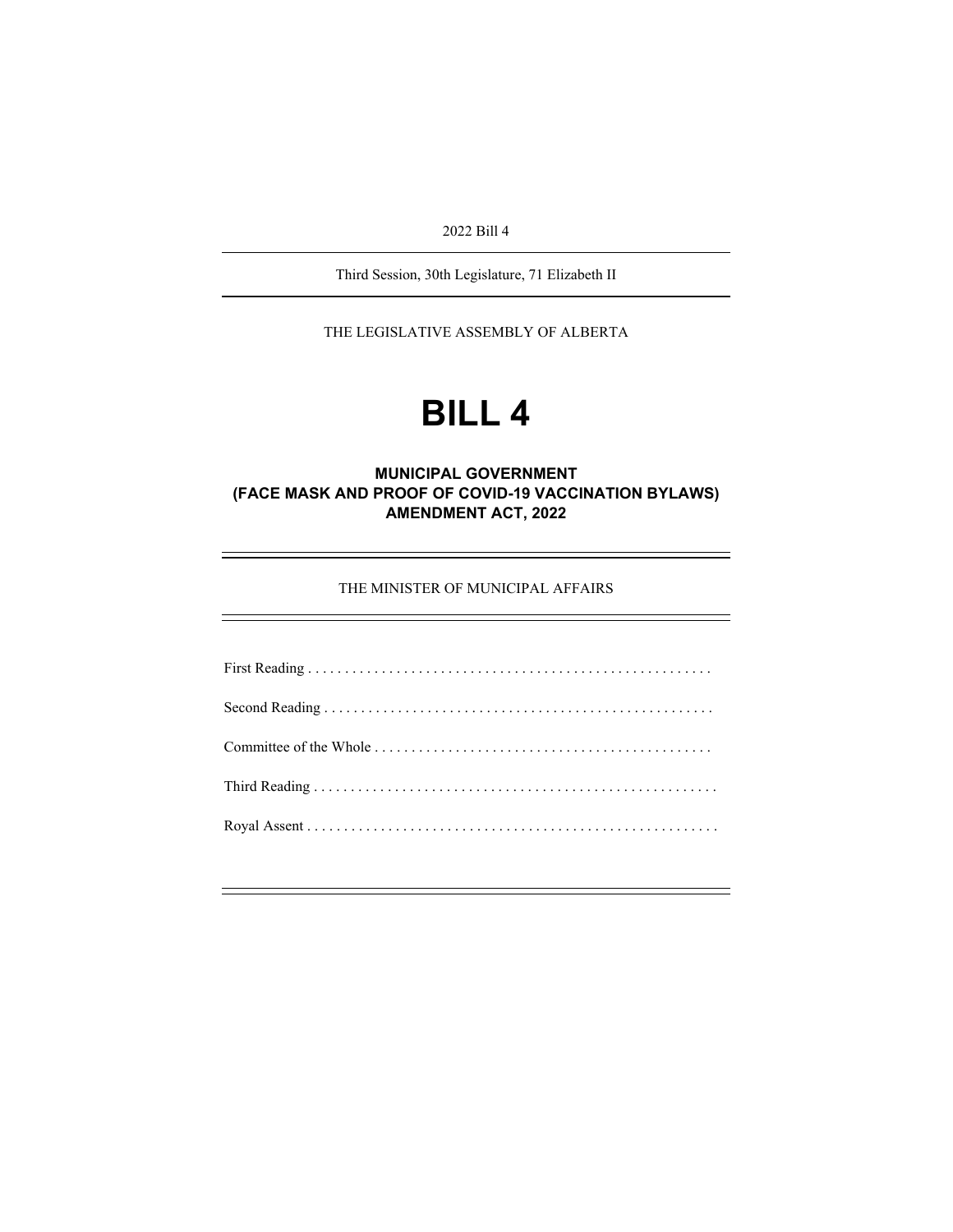*Bill 4*

# **BILL 4**

2022

# **MUNICIPAL GOVERNMENT (FACE MASK AND PROOF OF COVID-19 VACCINATION BYLAWS) AMENDMENT ACT, 2022**

*(Assented to , 2022)* 

HER MAJESTY, by and with the advice and consent of the Legislative Assembly of Alberta, enacts as follows:

#### **Amends RSA 2000 cM-26**

**1 The** *Municipal Government Act* **is amended by this Act.**

**2 Section 7 is amended by striking out** "A council" **and substituting** "Subject to section 7.1, a council".

#### **3 The following is added after section 7:**

#### **Face mask and proof of COVID-19 vaccination bylaws**

**7.1(1)** Subject to subsections (5) and (6), on the coming into force of this section, a council may not, unless approved by the Minister, bring into force a bylaw or an amendment to a bylaw that requires one or both of the following:

(a) an individual to wear a face mask or other face covering for the primary purpose of preventing or limiting the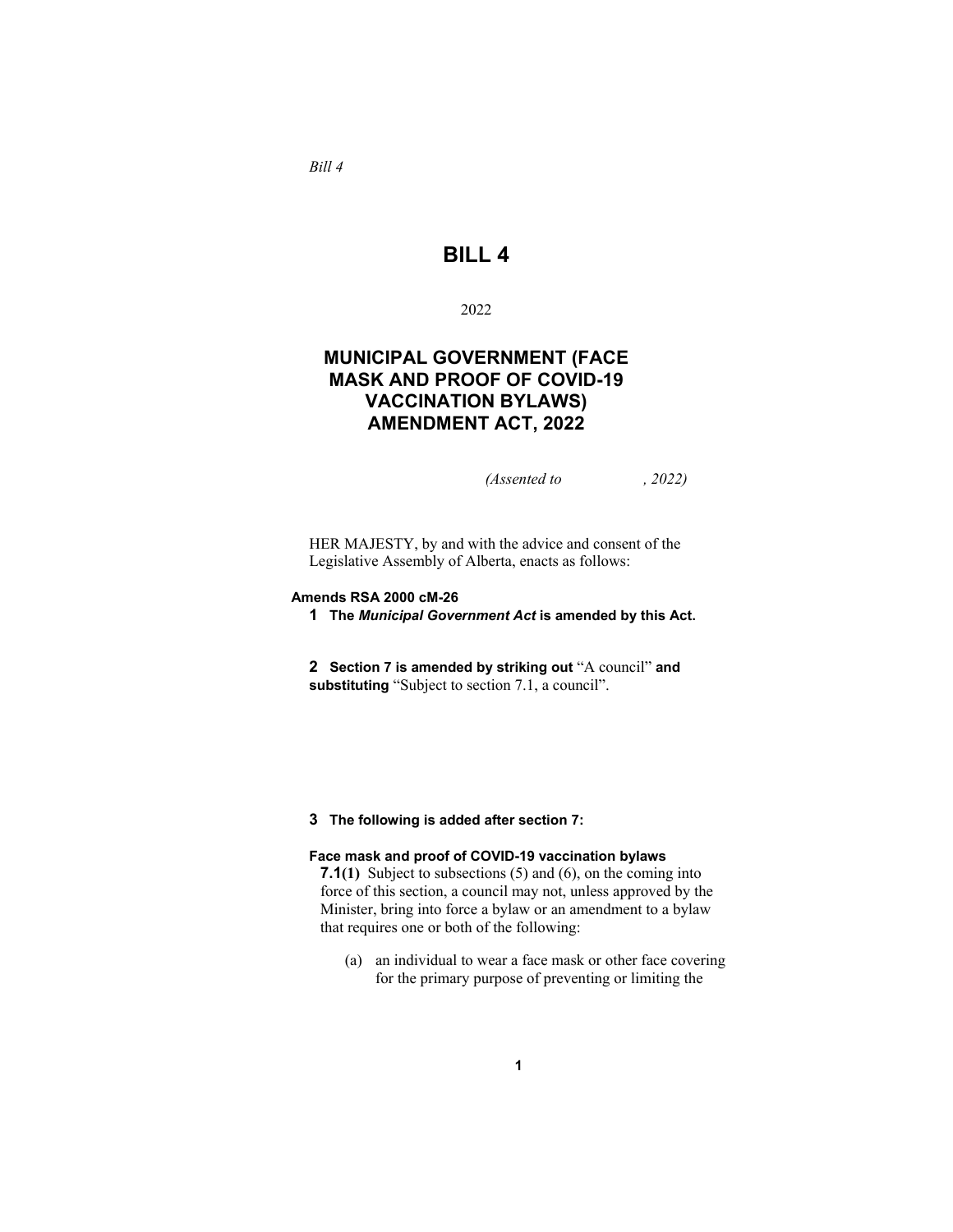### **Explanatory Notes**

**1** Amends chapter M-26 of the Revised Statutes of Alberta 2000.

## **2** Section 7 presently reads in part:

*7 A council may pass bylaws for municipal purposes respecting the following matters:* 

- *(a) the safety, health and welfare of people and the protection of people and property;*
- **3** Face mask and proof of COVID-19 vaccination bylaws.

**1** Explanatory Notes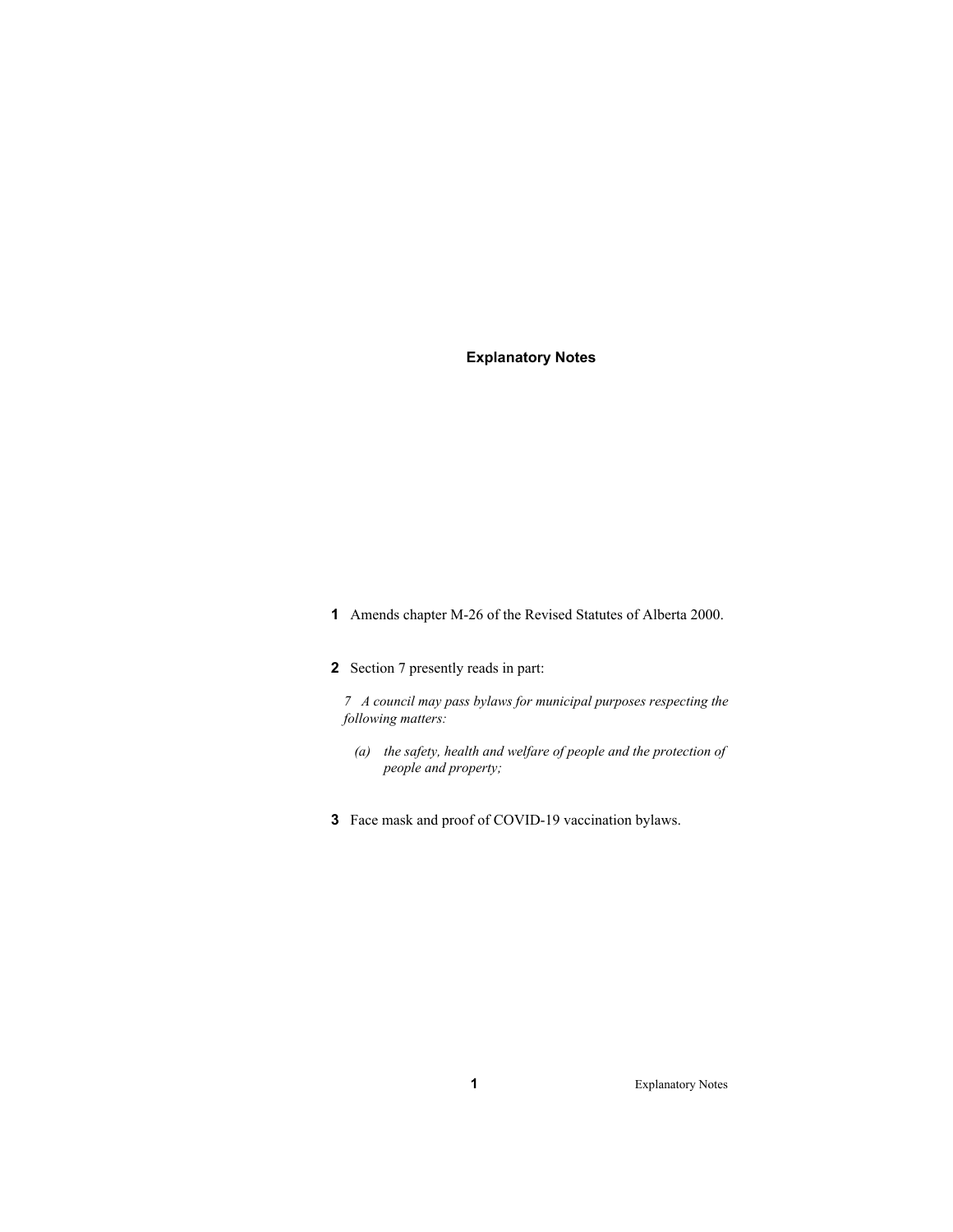spread of COVID-19 or any other communicable disease, as defined in the *Public Health Act*;

 (b) an individual to provide proof of vaccination against COVID-19 or proof of a negative COVID-19 test on entering a premises.

**(2)** The Minister shall consider the public interest and consult with the Chief Medical Officer of Health appointed under the *Public Health Act* in determining whether to approve a bylaw or an amendment to a bylaw referred to in subsection (1).

**(3)** A bylaw or any portion of a bylaw that requires an individual to wear a face mask or other face covering for the primary purpose of preventing or limiting the spread of COVID-19 or any other communicable disease, as defined in the *Public Health Act*, and that is in effect on the coming into force of this section is repealed on the coming into force of this section.

**(4)** A bylaw or any portion of a bylaw that requires an individual to provide proof of vaccination against COVID-19 or proof of a negative COVID-19 test on entering a premises and that is in effect on the coming into force of this section is repealed on the coming into force of this section.

**(5)** The repeal of a bylaw under subsection (3) or (4) does not invalidate any enforcement efforts made pursuant to the bylaw when the bylaw was in force.

**(6)** This section does not apply to a bylaw or a portion of a bylaw that applies only to property owned or leased and operated by a municipality.

**4 Section 8 is amended by striking out** "Without" **and substituting** "Subject to section 7.1, without".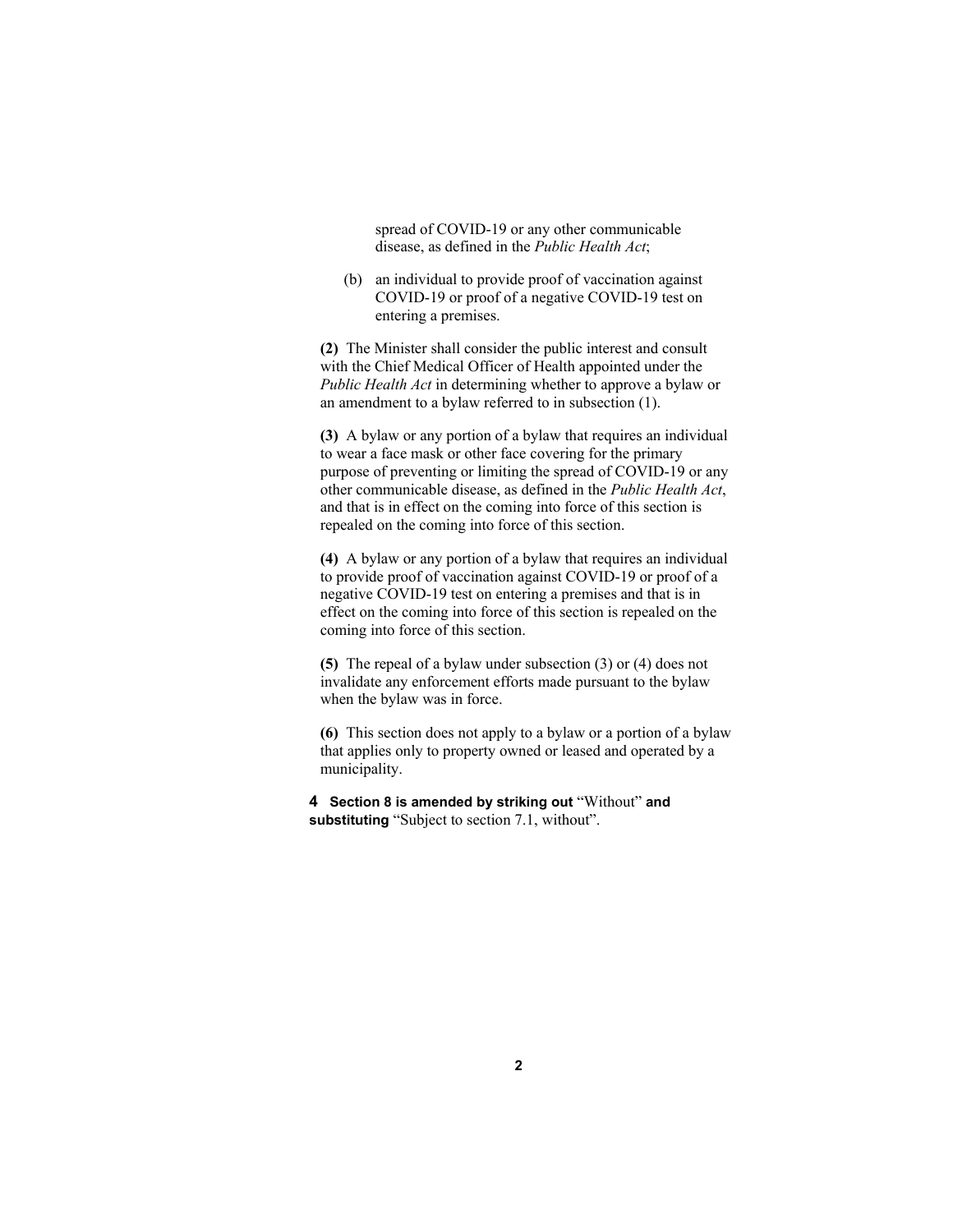**4** Section 8 presently reads in part:

*8 Without restricting section 7, a council may in a bylaw passed under this Division* 

 *(a) regulate or prohibit;* 

**2** Explanatory Notes